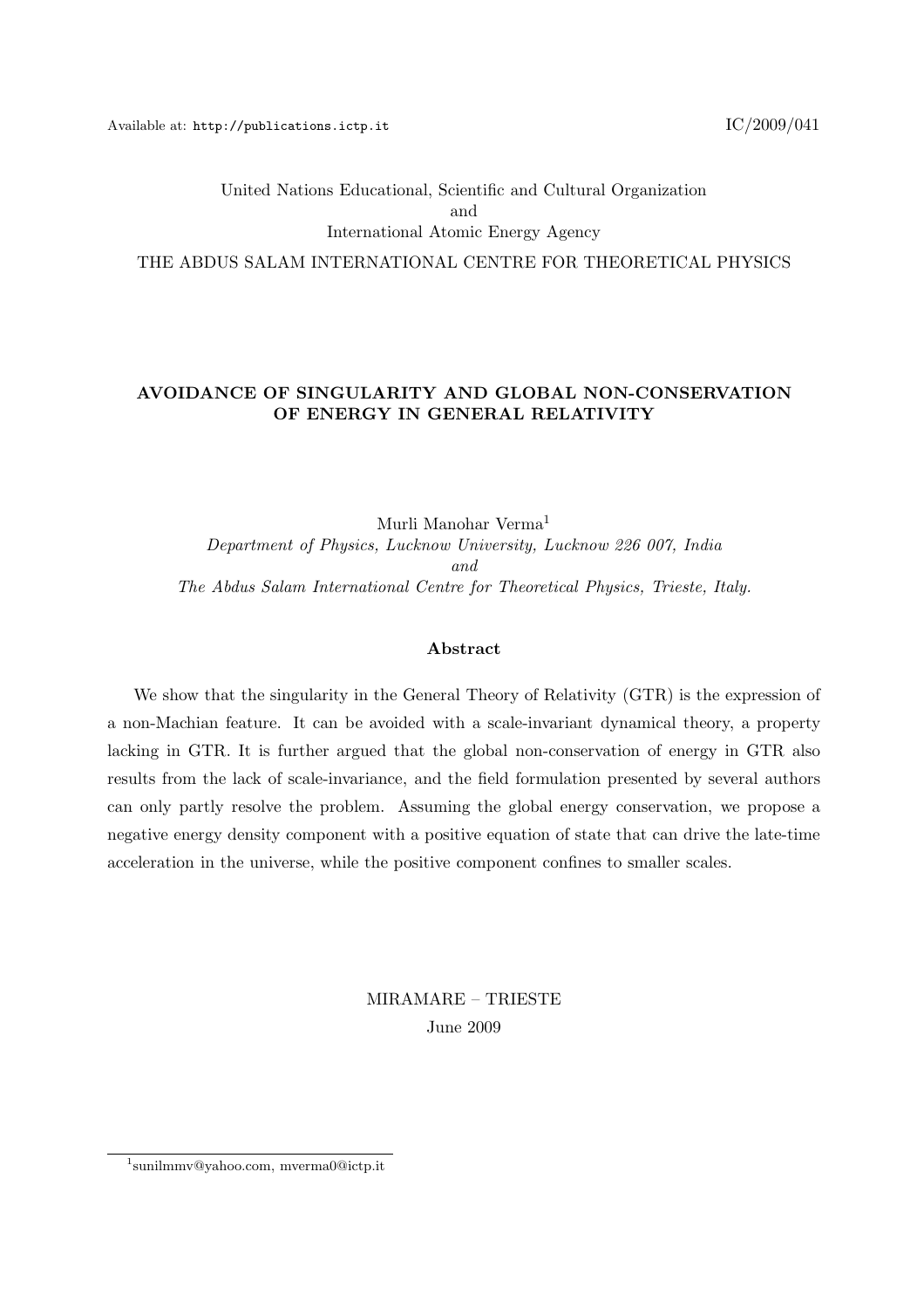## 1 Introduction

Over the past several decades the problems pertaining to singularity and global non-conservation of energy-momentum in General Theory of Relativity (GTR) have been discussed in detail [1, 2]. However, it is seen that in most of the approaches to avoid singularity in GTR, it is achieved by dropping some assumptions in the singularity theorems with the consideration of the total energy density contributed by various components in the universe or by making a specific choice of the metric [3, 4, 5]. This is obviously not required by the dynamical theory on its own, but is dictated by the self-imposed constraints of our understanding. Therefore, it is not surprising that this allows one to construct a number of singularity-free models without any special requirements made by the theory. However, we emphasize that (considering that the metric cannot be measured directly) such an approach is flawed in that the freedom from singularity must stem from the dynamical theory, here GTR, and not from any subjective dropping of the conditions on singularity theorems or the choice of the metric. Since field equations are obtained from the GTR action integrated over all spatial volume bound between the arbitrary time limits, it is not clear why an epoch of singularity, which is later revealed as such by its field equations, must then be surgically removed from it. If singularity is a truly unwanted feature, the theory must self-impose that condition in its basic structure.

In Section 2, first we show that the singularity is a non-Machian [6] feature of GTR and then, that a more fundamental approach via conformal invariance is required to handle singularity. As an example, we discuss it in the framework of the strongest version of the Machian principle found in the inter-particle interaction based Quasi-Steady State Cosmology (QSSC), which is both conformally invariant and singularity-free [7, 8, 9]. We attempt to highlight the issues of Machian connections and conformal invariance as the ground-work for any flawless theory of gravity. Section 3 focuses on another fundamental difficulty in defining energy in GTR that continues to intrigue many researchers for a long time now [10]. Some authors have proposed a pseudotensor for gravity [11] or have put some assumptions on the metric [12, 13] or have proposed field formulation instead of a geometrical one [14, 15, 16]. We discuss this aspect of energy-momentum conservation in the inescapable presence of gravity and its possible connection with the previous problem of singularity. We stress that the non-localizability of energy in GTR is related to a fact of inconsistency between the equivalence principle and the conformal invariance. Thus, by zooming in on the infinitesimally small regions around a spacetime point, the validity of conformal transformation breaks and scale invariance loses meaning. This leads to the conclusion that non-localizability of gravitational energy appears to be a consequence of our insistence upon the equivalence principle in a narrow spacetime region at the cost of conformal invariance. In Section 4, we summarize the definite conclusions based on the above discussion. It is seen that the solution to these two crucial problems, viz., of singularity and energy calls for the exclusion of the zero space and zero time (epoch of singularity) from the action of GTR which it itself does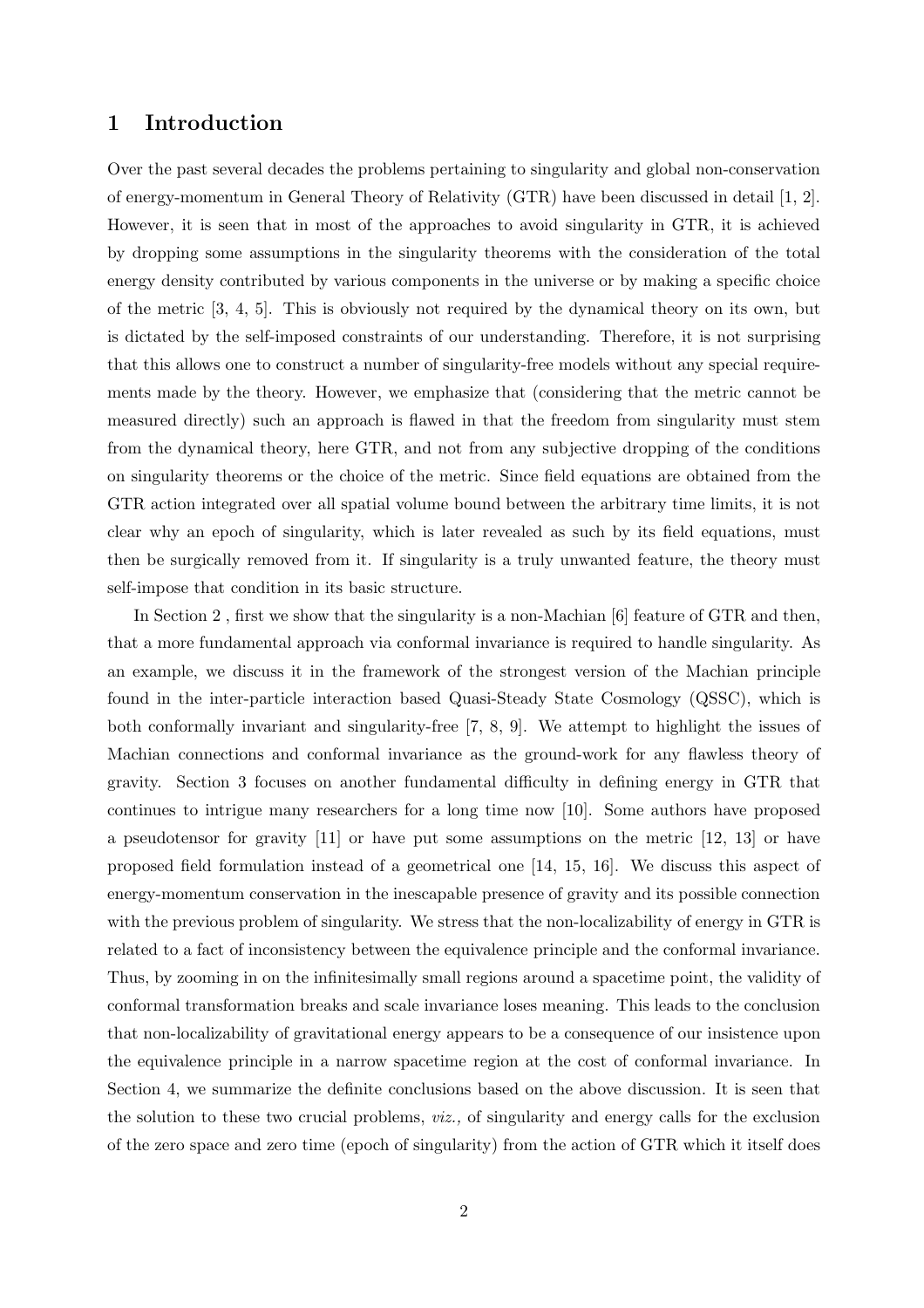not command.

### 2 Singularity as a Non-Machian Feature

Since there exist at least 10 different versions of the Mach's principle [6, 17], first we describe our version of this principle adopted in the present discussion. To fix ideas, we take this as implying "no background"(A)  $\Leftrightarrow$  "no matter"(B). While

$$
A \to B \tag{1}
$$

is commonly understood as the primary requirement of the Mach's principle, the complementary interaction in the form of

$$
B \to A \tag{2}
$$

is provided by an inherent symmetry underlying the causal connections. However, neither of these two conditions is true in GTR or the Newtonian framework. From the variation of the Einstein-Hilbert action

$$
S = \frac{1}{16\pi G} \int (R + 2\lambda)\sqrt{-g}d^4x + \int L_{phys}\sqrt{-g}d^4x \tag{3}
$$

with respect to the metric, we obtain the field equations

$$
R_{ik} - \frac{1}{2}g_{ik}R + \lambda g_{ik} = -8\pi GT_{ik}.
$$
\n
$$
(4)
$$

In the absence of material background in this theory, we still have a spacetime structure given by

$$
R_{ik} = 0 \tag{5}
$$

against which any particle may be introduced along its world-line. Such a particle has its own dynamics not supported by any material background. It is in contradiction with (1). Secondly, the masses of the system of particles do not evolve together in a mutual inter-particle or field response, which shows the violation of (2). Under the conformal transformation on (3) from manifold  $M \to \tilde{M}$ 

$$
\tilde{g_{ik}} = \Omega^2(X^i) g_{ik} \tag{6}
$$

where  $g_{ik}$  and  $\tilde{g}_{ik}$  are the metrics in the manifolds M and  $\tilde{M}$  respectively,  $\Omega(X^i)$  is a twice differentiable function of the coordinates  $X^i$  and  $0 < \Omega < \infty$ , we have the new scalar curvature as

$$
\tilde{R} = \Omega^{-2}(R - 6\Omega^{-1}\Box\Omega) \tag{7}
$$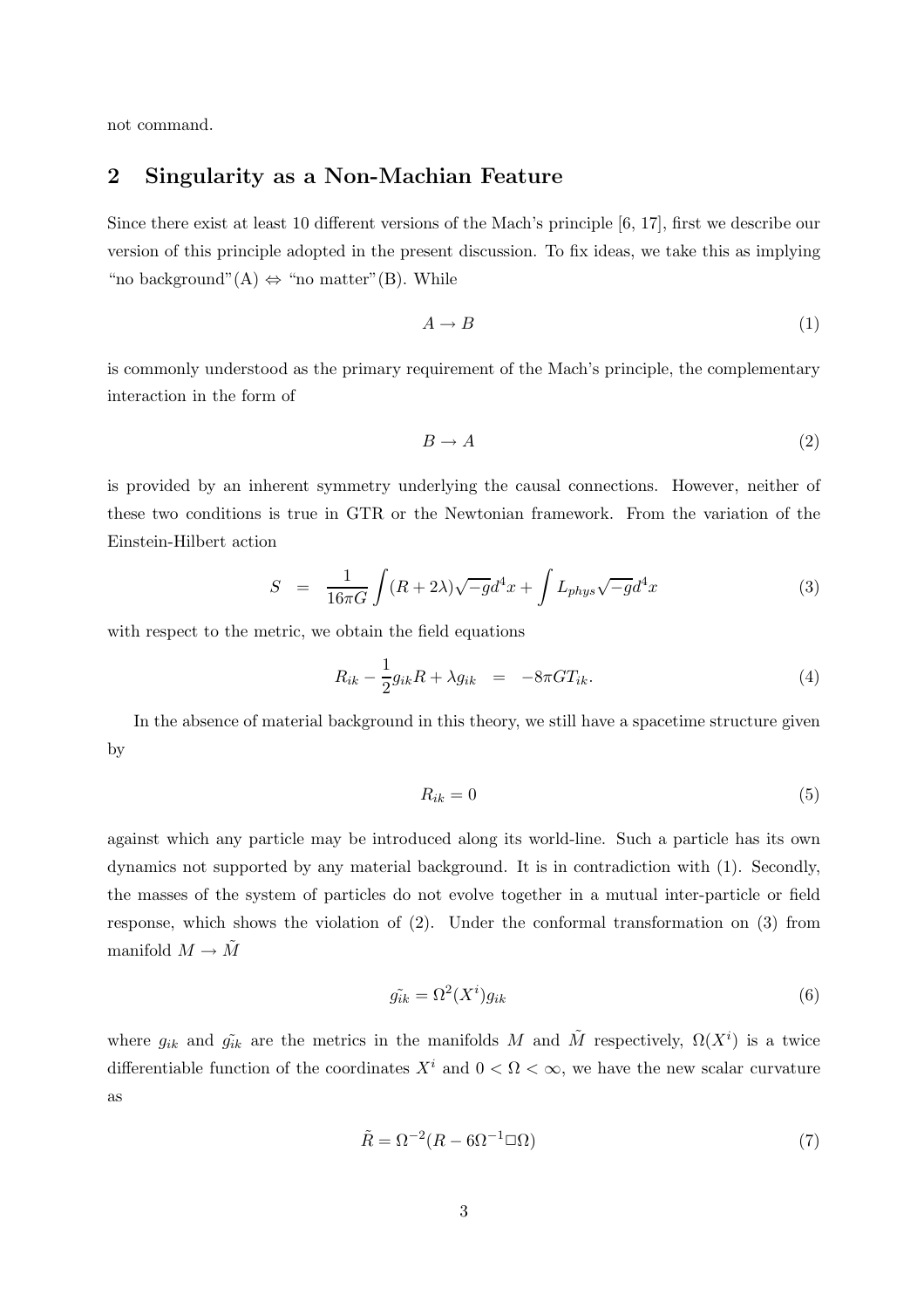with  $\Box$  determined with respect to the variations on the metric. The GTR thus lacks conformal invariance.

Now if in (4) we introduce a scale change on the mass functions

$$
\Omega(X^i) = \frac{M(X^i)}{\tilde{m}}\tag{8}
$$

we find that these remain unaffected because of the constancy of masses in the Einstein frame, and so the violation of Mach's principle. Since singularity is unavoidable in GTR, as shown by the Penrose-Hawking theorems [2], it can exist only with  $\tilde{m} \to \infty$  (or  $\tilde{R} \to \infty$ ) consequent to the violation of the conformal condition

$$
\Omega \neq 0. \tag{9}
$$

Clearly we have infinite energy with no background (which already vanishes under the effective condition on the scale change) in violation of (1) and (2). In this way one can actually have infinitely many possible frames corresponding to their unique mass functions each violating (9) and containing a singularity.

In the Einstein frame, non-zero mass functions may be achieved under the above "forced" conformal transformation from zero-mass hypersurfaces by breaking (9). Clearly, two indications appear from this observation, as has been previously pointed out [18]. First, singularity is a non-Machian feature in GTR with mass functions blowing up  $\tilde{m} = \infty$ , and the Compton length scale turning into a singularity. Secondly, it violates the conformal condition (9).

As a conceptual alternative, a more general approach that uses both (1) and (2) is provided by the Hoyle-Narlikar inter-particle interaction theory (at the base of QSSC [8, 9]) with its equations given by

$$
R_{ik} - \frac{1}{2}g_{ik}R + \lambda g_{ik} = -\frac{6}{M^2}[T_{ik} - \frac{1}{6}(g_{ik}M^2 - M_{;ik}^2) - (M_{;i}M_{,k} - \frac{1}{2}g_{ik}g^{pq}M_{,p}M_{,q})].
$$
\n(10)

where  $M_{i} \equiv \frac{\partial M}{\partial X^{i}}$  are the derivatives of the mass functions M and other symbols have their usual meaning.

It can be readily seen from (10) that if the scalar mass functions remain fixed under the scale change (8) these reduce to the non-Machian Einstein equations (4).

We emphasize the following points...

(i) Some authors have mentioned that the singularity results from the occurrence of the zeromass hypersurfaces in the gravity equations leading to unphysical effects [19]. It is obvious, however, that a conformal transformation without violating (8) can still be invoked for zero-mass hypersurfaces and singularity may be averted. This will be "empty to empty" transformation. It is like Milne's empty but singularity-free model with curvature parameter given as  $k = -1$ . But we find it non-trivial and will discuss this in Section 3.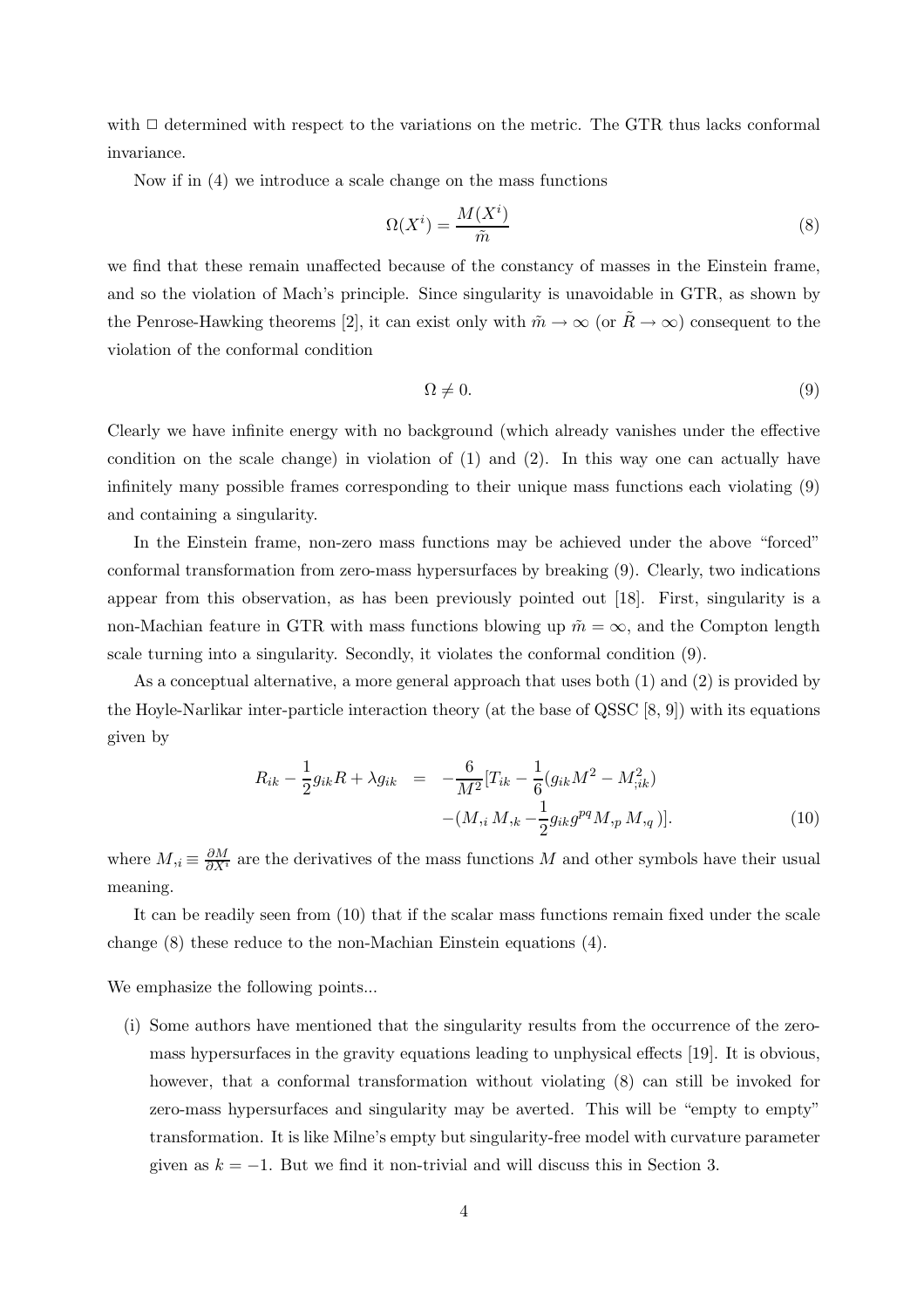(ii) The above facts have been brought about not for a comparison between GTR and QSSC but just in order to discuss the challenging issues of singularity (and energy in Section 3) in GTR and the fundamental requirements of Machian connections and conformal invariance to avert them. It appears that the conformal invariance is a necessary condition for a singularity-free theory, although the converse is not true as is evident from several singularity-free solutions given in the spatially inhomogeneous cosmological models [4, 5]. Even though these solutions represent the complete causal curves with well-defined cylindrical symmetry, it is found on closer inspection that they do not satisfy the assumption of compact trapped surfaces in the Penrose-Hawking theorems for the exact perfect fluid given by  $p = \frac{1}{3}$  $\frac{1}{3}\rho$ . Several authors have attempted to avoid singularity in the spherical models as well where it becomes possible if the instrumental role of shear in collapse in the Raychaudhury equations is surpassed by the counter-acceleration [20].

It may be noted that a common condition frequently used in the family of cylindrical or spherical models is the requirement of inhomogeneity of spacetime (perturbed Friedman-Roberson-Walker metric) [5]. Clearly, such a condition can be used without invoking the basic equations of the theory, i.e., GTR in the present case. It is independent of the action which is already not scale invariant as discussed above and in fact does not require the removal of the singular epoch by itself. The reason for this is that the action function (3) is determined over all spatial volume between no preferred choice of temporal limits, including  $t = 0$  epoch. Therefore, it may not be justified to again put the extra conditions on this action to exclude the singular epoch. Similarly, if we drop the assumption of the compact trapped surfaces which was motivated by the argument that the energy density needed to thermalize the Cosmic Microwave Background Radiation (CMBR) is sufficient enough to converge the past geodesic congruence, we have no singularity in GTR [3]. This means that zero-mass hypersurfaces might exist in some conformal frames but not in all. With either approach, we feel that any avoidance of singularity must descend directly from the dynamical theory and not from the choice of perturbed metric or the subjective dropping of conditions in the singularity theorems.

## 3 Conformal Invariance and the Non-Conservation of Energy

The definition of energy in GTR is another challenging problem which has attracted the attention of many authors [10]. It is understood that in the presence of gravitational fields, vanishing of the four-divergence of matter energy-momentum tensor alone, i.e.

$$
T_{i;k}^k = 0 \tag{11}
$$

carries no physical meaning for the conservation of energy [11]. Thus, to include the gravity another pseudotensor  $t_{ik}$  [21](or tensor as in the field formulation by several authors [14, 15, 16])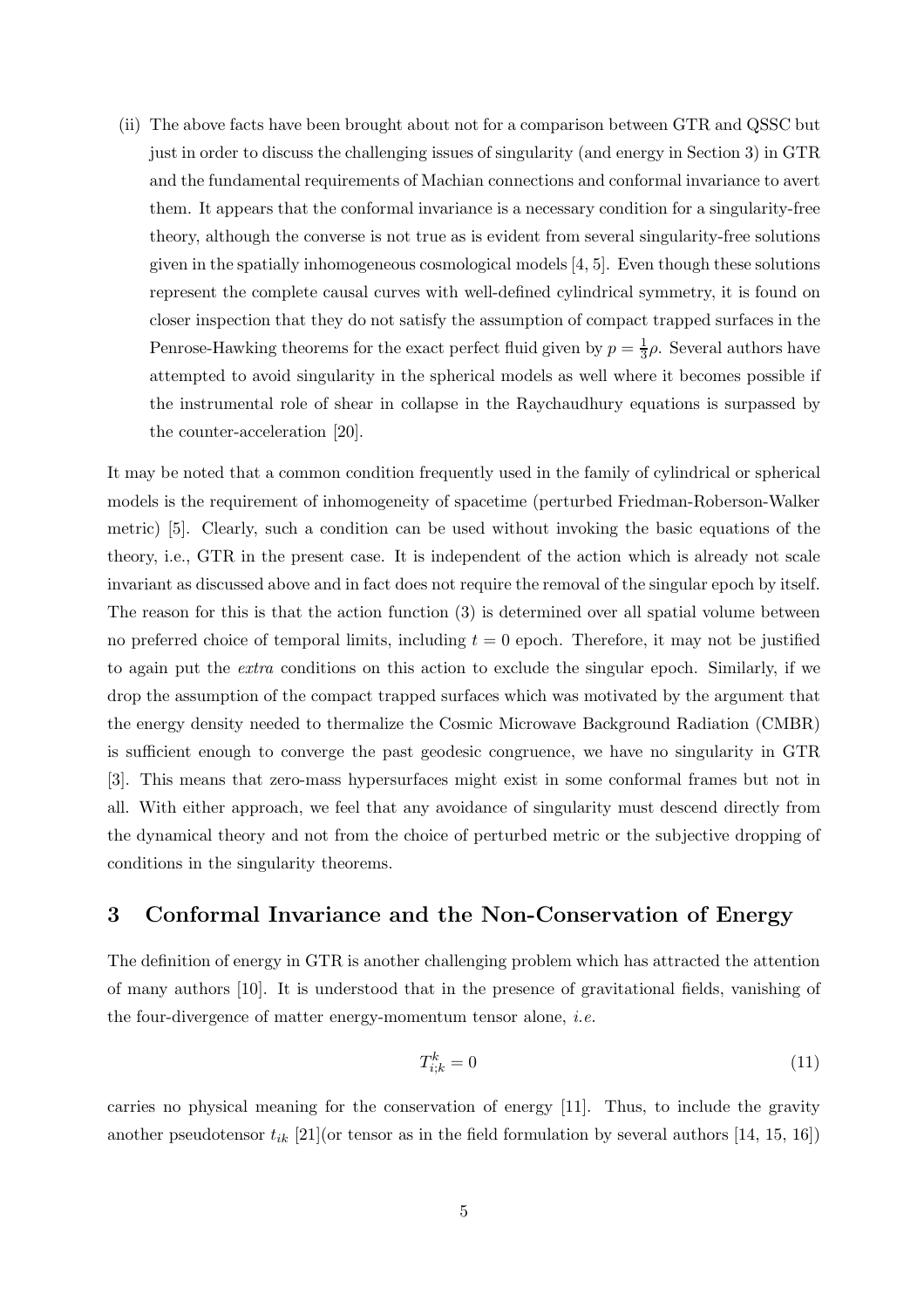is invoked as

$$
T_{ik} \to (-g)(T_{ik} + t_{ik}). \tag{12}
$$

Since  $t_{ik}$  in (12) is not gauge invariant, it cannot define energy without additional constraints of asymptotic flatness, as independently used in ADM (Arnowitt-Deser-Misner) formalism [12] or static metric (Komar masses [13]). While one has to include the functional dependence of the deviations of metric from the asymptotic spacetime to retrieve the ADM energy, the theory has no way of linking them to the global structure. It does not work at least for three reasons. First, in the actual universe with the observed large scale structures, asymptotic flatness is ruled out. Second, in the absence of any Machian connections (1) or (2), except for very weak gravity waves, no causal communication can be established between any masses in the large scale regions and the local spacetime. This is because an arbitrary tube around a particle world-line cutting through the spacetime never has zero gravity even as  $r \to \infty$  in a homogeneous matter distribution without potential causal links. Here the global structure of light cones is not preserved. Third, the ADM energy conservation, as also the Komar masses, requires time independent asymptotic metric whereas larger distances go into an increasingly higher redshift structure evolution with strong metric perturbations and approach the singular epoch  $t = 0$ . Time translational symmetry is not obeyed here and, by Noether's theorem, the conservation of energy breaks down.

Against this background, we argue that this inadequacy in localization of energy (or the corresponding attempts to recover a global conservation of energy with no apparent causal links), which is in fact an immediate consequence of the equivalence principle, can only be avoided by excluding from (3) the zero (so-called infinitesimally small) spacetime volume around the spacetime point where we want to localize the energy. But, as discussed in Section 2, we must include the entire spatial volume through arbitrary time bounds in (3). Thus, a similar problem crops up with the spacetime point with a zero volume which, though not excluded by GTR yet, manifests itself in form of the non-localizability of energy. The equivalence principle is thus pinned down to a spacetime point where the energy vanishes. This is not surprising to us because this is precisely the matching situation that led to a  $t = 0$  singularity in Section 2 by breaking the conformal condition  $(9)$ . Thus, while the theory lays no *a priori* restrictions on the initial choice of the spacetime point for calculating the local gravitational energy, we find that it vanishes there. To restore the local energy, it is inevitable to exclude that spacetime point from (3) and thus sacrifice the equivalence principle. Or else, if we retain the equivalence principle then conformal invariance (in general, any kind of conformal transformation for  $\Omega = 0$ ) must be abandoned, as is the case in GTR. Since quantum field theories are already conformally invariant, we expect that the two requirements, viz. the equivalence principle and the conformal invariance are mutually inconsistent. This may be one posssible reason for the difficulty in making GTR compatible with the quantum formulation of gravitation.

In a gravitational theory, such as  $(3)$ , the effective tensor of matter must include the *in built*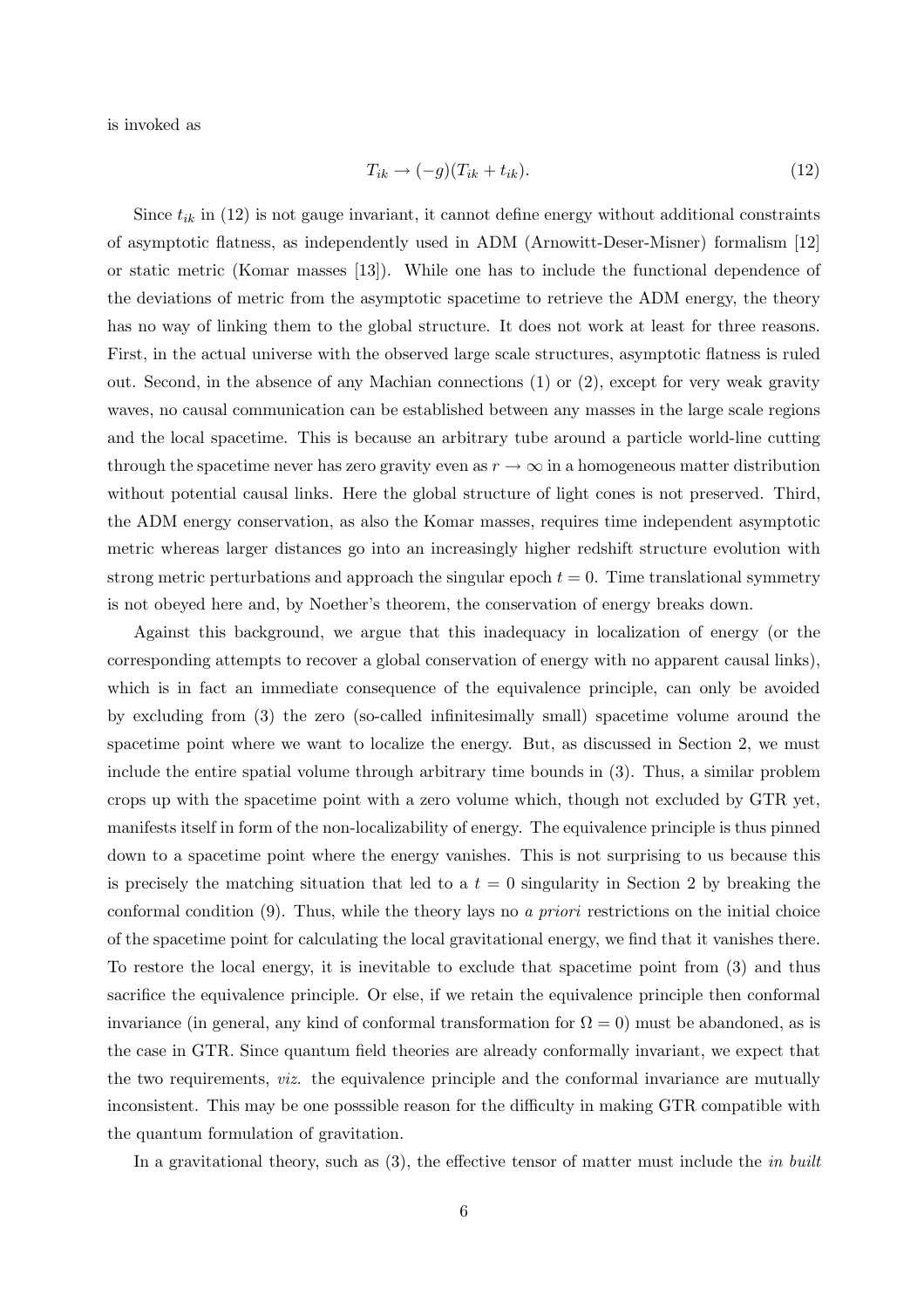gravitational field contributions to energy and momentum which must not arise from outside terms like  $t_{ik}$ . Since it is generated by  $L_{phys}$  as  $T_{ik} \equiv 2 \left( \frac{\delta L_{phys}}{\delta g_{ik}} \right)$  which is a source of gravity in the action (3), it is difficult to think of "gravity-free"  $T_{ik}$  of matter fields alone. On the other hand, in a singularity-free, conformally invariant theory of QSSC [7, 8, 22] with equations (a form of  $(10)$  with the creation field C)

$$
R_{ik} - \frac{1}{2}g_{ik}R + \lambda g_{ik} = -8\pi G[T_{ik} - f(C_{,i}C_{,k} - \frac{1}{4}g_{ik}C^{,l}C_{,l}] \tag{13}
$$

we have the net divergence of the right-hand side being zero, giving  $T_{;k}^{ik} = fC^iC_{;k}^k$  and thus keeping the energy conservation intact both in the creative mode  $(T_{;k}^{ik} \neq 0)$  and the non-creative mode  $(T_{;k}^{ik} = 0)$ . Here, we do not need any terms except those (such as matter, electromagnetic radiation or C-field) that incorporate gravity to realize the conservation of energy and momentum. Apart from being Machian and conformally invariant to keep the global light-cone structure invariant, it has clear advantages over the above-mentioned efforts in GTR to retrieve energy by making untenable assumptions of asymptotic flatness or static metric. Since this theory is not based on the equivalence principle, there does not exist any conflict with the requirement of conformal invariance in view of our above arguments.

Here we may also recall a scenario like Milne's  $k = -1$  empty universe mentioned in Section 2. Avoidance of singularity and global conservation of energy may both be satisfied in an otherwise empty universe with net energy density  $\rho = 0$ , where mass degeneracy breaks into two symmetrical states, positive  $\rho_+$  and negative  $\rho_-$ . The second component  $\rho_-$  with positive equation of state violates the weak energy condition but due to its negative pressure must drive the large scale cosmic acceleration like the quintessence scalar field while  $\rho_+$  acts in matter creation.

### 4 Summary

To sum up, we have argued in this paper that the avoidance of singularity or conservation of energy must descend from the dynamical theory itself and not from the subjective assumptions on spacetime metric. We have attempted to establish the connected arguments in construction of groundwork for a viable theory of gravity. Since we know GTR includes a singularity and makes any physical laws there go awry, we showed that it results from the lack of fulfilment of the Mach's principle in the form of (1) and (2) and together these do not allow the dynamical theory to be conformally invariant.

In Section 3 we have shown that the equivalence principle in the form of the non-localization of energy in GTR (leading to the non-conservation of global energy) is incompatible with the requirement of conformal invariance. Together with a similar problem which cropped up in the form of singularity in Section 2, this exhibits a handicap on the basic action (3) where we have to remove the "aching" points from it. In purely scientific spirit, our clinical analysis brings in to focus the basic requirements of the Machian connections and conformal invariance with the exam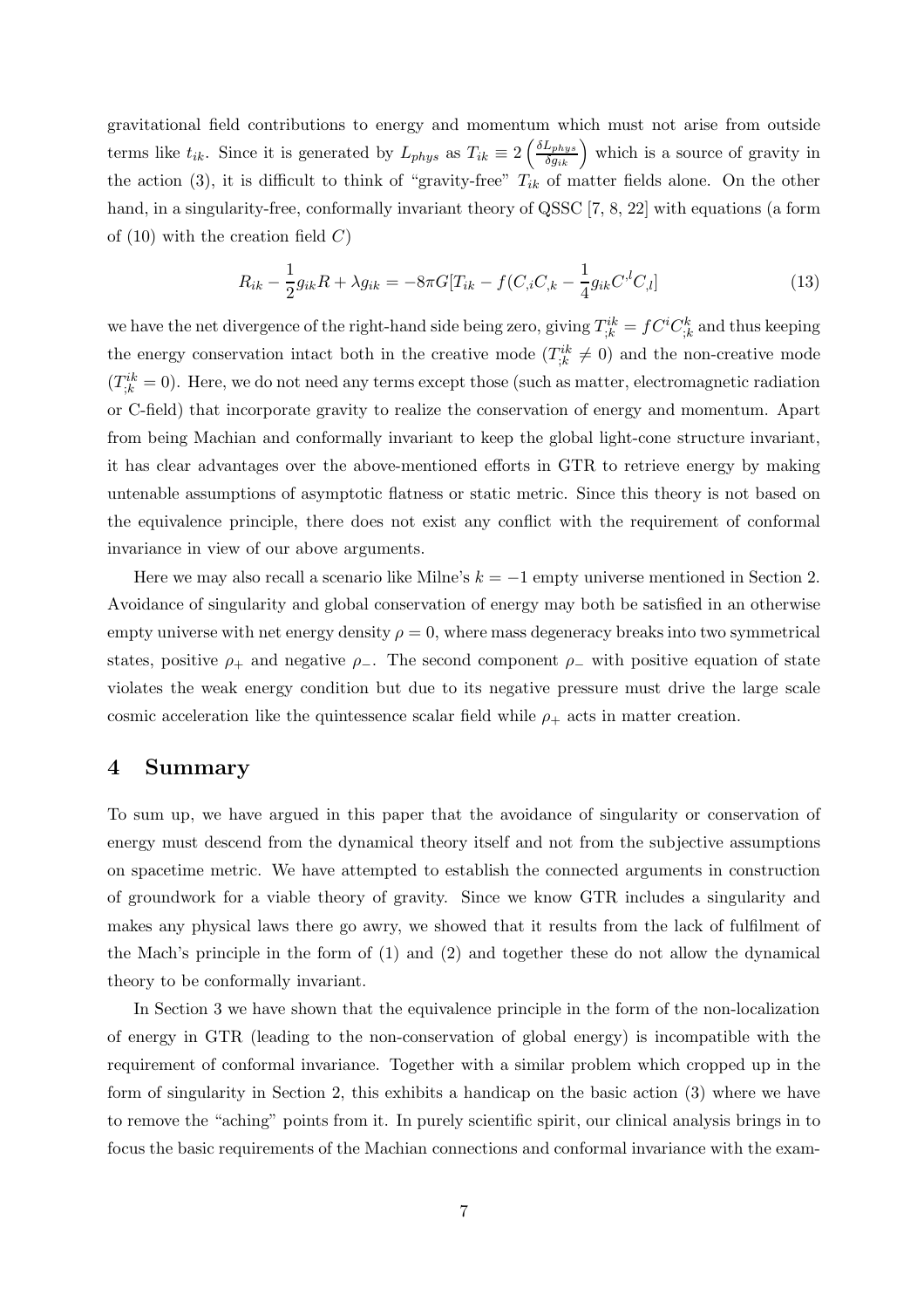ple of an alternative theory of QSSC model which is free from these problems in its basic structure.

#### Acknowledgments

The author is thankful to P. Creminelli for helpful discussions and to The Abdus Salam International Centre for Theoretical Physics, Trieste, Italy, for its facilities. This work was completed under the Federation Arrangement.

# References

- [1] C. W. Misner, K. S. Thorne and J. A. Wheeler, Gravitation (Freeman, San Francisco, 1973).
- [2] S. W. Hawking and G. F. R. Ellis, The Large Scale Structure of Space-Time (Cambridge University Press, Cambridge, 1973).
- [3] W. Stoeger, R. Maartens and G. F. R. Ellis, Ap. J. , 443, 1 (1995).
- [4] E. Ruiz and J. M. M. Senovilla, Phys. Rev. D., 45, 1995 (1992).
- [5] A. Krasinski, Inhomogeneous Cosmological Models (Cambridge University Press, Cambridge, 1997).
- [6] E. Mach, The Science of Mechanics: A Critical and Historical Account of its Developement (1893), translated by T. J. Mac Cormach (Open Court, La Salle, Illinois, 1960).
- [7] F. Hoyle, G. Burbidge and J. V. Narlikar, Ap. J., 410, 437 (1993).
- [8] F. Hoyle, G. Burbidge and J. V. Narlikar, Proc. Roy. Soc., A. 448, 191 (1995).
- [9] F. Hoyle, G. Burbidge and J. V. Narlikar, A Different Approach to Cosmology (Cambridge University Press, Cambridge, 2000).
- [10] P. J. E. Peebles, *Principles of Physical Cosmology* (Princeton, New Jersey, 1993).
- [11] L. D. Landau and E. M. Lifshitz, The Classical Theory of Fields (Pergamon, Oxford, 1975).
- [12] R. Arnowitt, S. Deser and C. W. Misner, Phys. Rev., **122**, 997 (1961).
- [13] A. Komar, Phys. Rev., **113**, 934, (1959).
- [14] A. N. Petrov and J. V. Narlikar, Found. of Phys., **26**, 1201, (1996).
- [15] A. N. Petrov, in M. N. Christiansen and T. K. Rasmussen, eds., Classical and Quantum Gravity Research, chap. 2, 79 (Nova Science Publishers, Hauppauge, 2008) [arXiv: 0705.0019].
- [16] A. N. Petrov and J. Katz, Proc. Roy. Soc., 458, 19 (2002).